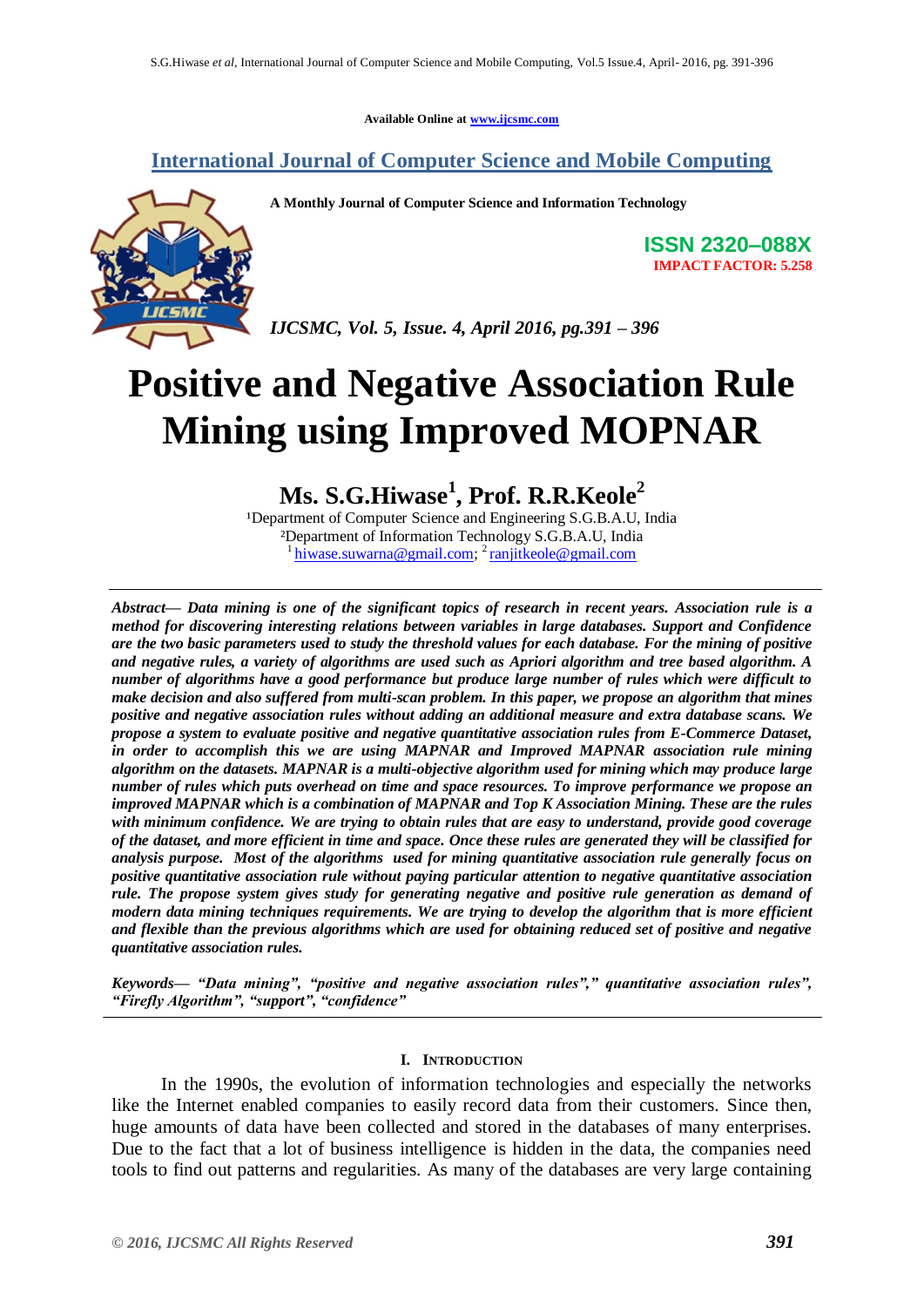a huge number of tuples and attributes, efficient automated tools are necessary for acquiring useful information. Association rules are used to discover the relationships, and potential associations, of items or attributes among huge data. These rules can be effective in uncovering unknown relationships, providing results that can be the basis of forecast and decision. Therefore, the application and development of association rules is a popular area of data mining research [1]. Mining association rules is a very important issue in data mining, the general transaction database are stored in a huge number of transaction data, transaction records are records related to the project (item), contains user information and project or the time of the transaction; data mining techniques can from these large data mining association rules between the various projects. For example: 80% of students are opting for "C language" but also elective "data structures"[2]. Association rules have been extensively studied in the literature for their usefulness in many application domains such as recommender systems, diagnosis decisions support, telecommunication, intrusion detection, etc. Efficient discovery of such rules has been a major focus in the data mining research. From the celebrated Apriori algorithm there have been a remarkable number of variants and improvements of association rule mining algorithms Apriori is the first algorithm proposed in the association rule mining field and many other algorithms were derived from it [3]. It is very well known that mining algorithms can discover a prohibitive amount of association rules; Starting from a database, it proposes to extract all association rules satisfying minimum thresholds of support and confidence. For instance, thousands of rules are extracted from a database of several dozens of attributes and several hundreds of transactions [4].The generation of frequent itemsets requires more effort and the rule generations are discussed. Association rule mining on high dimensional data, now a day a high topic of research interest in many fields of data mining tasks. Mining association rules on these data bases is a challenging issue. The emergence of various new application domains, such as bioinformatics and e-commerce, emphasize the need for analysing high dimensional data. Many organizations have enormous amounts of data containing valuable information for running and building a decision making system. Extracting the value of that data is a big challenge [5]. A typical example of association rule mining application is the market basket analysis in which the behaviour of the customers is studied with reference to buying different products in a shopping store. The discovery of interesting patterns leads to important marketing and management strategic decisions. All the traditional association rule mining algorithms were developed to find positive associations between items. By positive associations, we refer to associations between items exist in transactions containing the items bought together. What about associations of the type: "customers that buy Coke do not buy Pepsi" or "customers that buy juice *do not* buy bottled water"? In addition to the positive associations, the negative associations can provide valuable information, in devising marketing strategies [6]. In this paper an algorithm for mining positive and negative association rules is proposed. The process of discovering association rules is decomposed into two steps: in step one, generate all the item combinations i.e. frequent itemsets whose support is greater than the user specified minimum support. In step two secondly, use the identified frequent itemsets to generate the rules that satisfy a user specified confidence. The generation of frequent itemsets requires more effort and the rule generations are discussed. Each item can be seen as a Boolean variable presenting the absence or presence of that item in the transaction or in the row [7].

#### **II. RELATED WORK**

 Diana Mart´ın, Alejandro Rosete, Jes´us Alcal´a-Fdez propose MOPNAR, a new multiobjective evolutionary algorithm, in order to mine a reduced set of positive and negative quantitative association rules with low computational cost. To accomplish this, the proposal extends a recent multiobjective evolutionary algorithm based on decomposition to perform an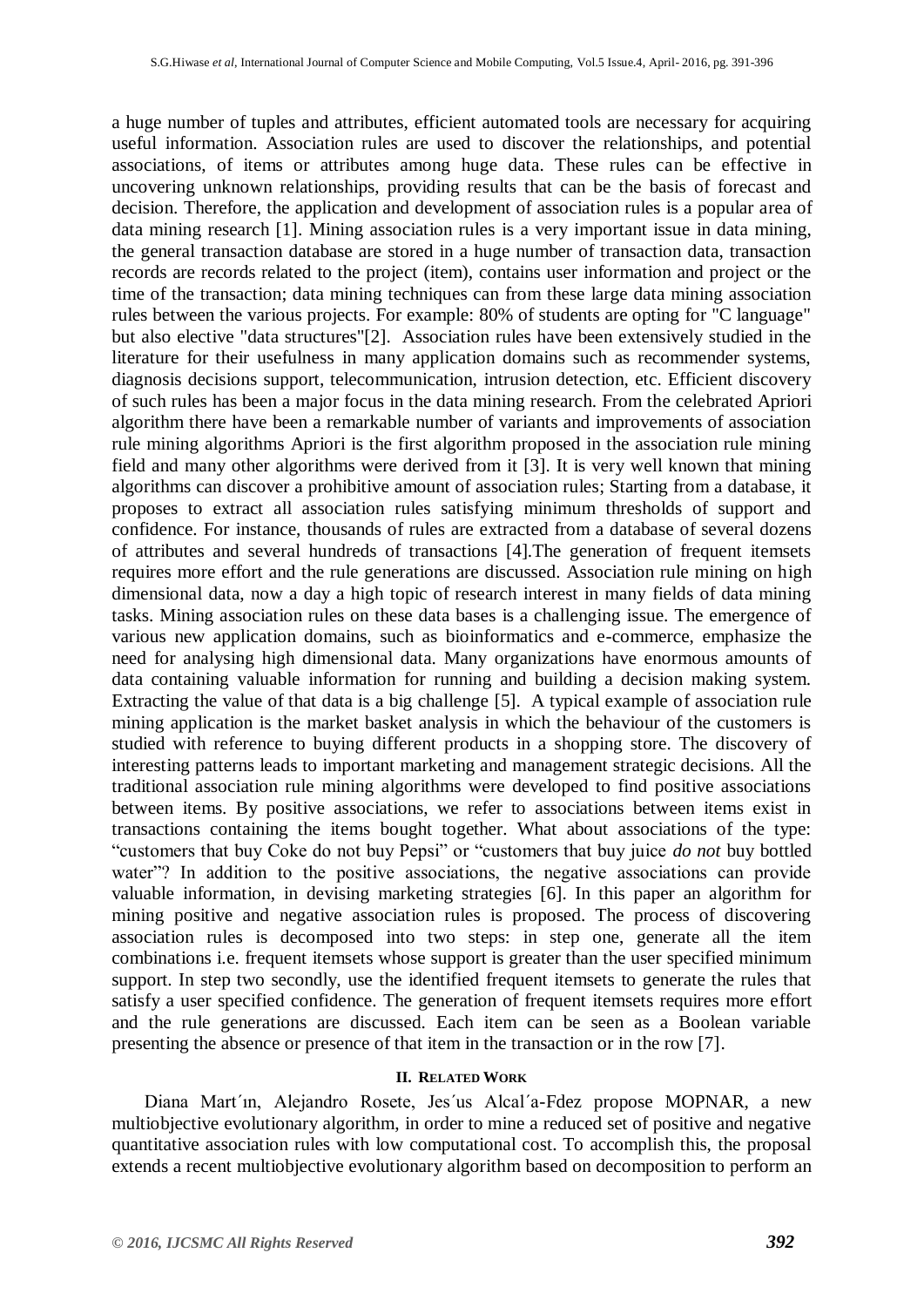evolutionary learning of the intervals of the attributes and a condition selection for each rule, while introducing an external population and a restarting process to store all the nondominated rules found and to improve the diversity of the rule set obtained. Moreover, this proposal maximizes three objectives—comprehensibility, interestingness, and performance—in order to obtain rules that are interesting, easy to understand, and provide good coverage of the dataset. The effectiveness of the proposed approach is validated over several real-world datasets. It might produce large set of association rules giving less weightage to the important rules from user perspectives [8]. Mining To k association rule is the unique technique of mining limited number of rules, where *k* is the number of association rules to be found and is set by the user. The algorithm utilizes a new approach for generating association rules named rule expansions and includes several optimizations. Experimental results show that the algorithm has excellent performance and scalability, and that it is an advantageous alternative to classical association rule mining algorithms when the user want to control the number of rules generated [9]. Firefly Algorithm (FA) is among the most powerful algorithms for optimization. The Firefly Algorithm was developed by Yang is inspired by biochemical and social aspects of real fireflies and it was based on the idealialized behavior of the flashing characteristics of fireflies. Most fireflies produce short and rhythmic flashes are to attract mating partners (communication) and to attract potential prey. In addition, flashing may also serve as a protective warning mechanism [10].

#### **III.PROPOSED WORK**

Generally association rule mining algorithm generates a large number of rules which were different to make decisions and also suffered from multiscan problems. To limit the number of rules generated we developed a system which an extension to MAPNAR to mine only Top K rules. MAPNAR generates too many rules ignoring valuable information. Due to limited resources it becomes more expensive to handle such kind of problems. Our proposed system is designed in such a way that it will generate only Top K rules. K is the number of rules to be generated, the value of K specified by the user. This is system also uses several optimization to generate Top K rules. For analysis purpose we use the Firefly algorithm which classifies the rules in to two categories normal rules and outlier rules. It improves time and space efficiency. Normal rules are interesting and non-repeated rules. Outlier rules are the unwanted and repeated rules from the datasets. Finally normal rules are used for decision.



Figure 1 shows details of system architecture. It shows different phases of the system. As a input we provide dataset and additional parameters like minimum confidence and value of K the number indicating the best top most rules to be calculated. The Improved MAPNAR initially considers minimum confidence and generates the rules containing each item on each side. The item on the left hand side is called antecedent and item on the right hand side is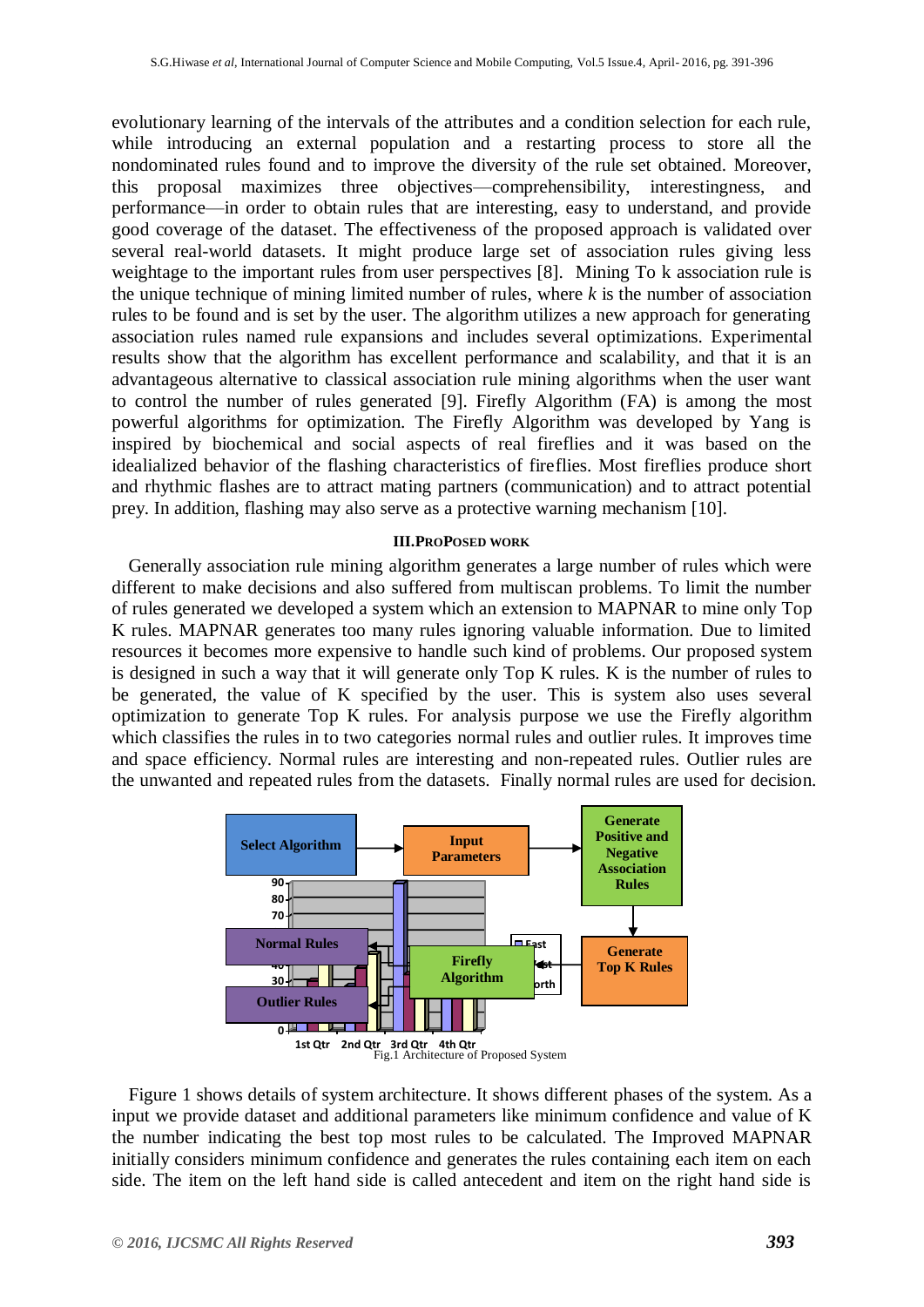called consequent. The list of rules along with number of rules with efficiency parameters is generated. Finally Firefly algorithm is used for classification. These rules will be saved in database and used for decision purpose.

#### **IV. EXERIMENTAL RESULTS**

Figure 2 shows the GUI of the proposed work. We need to specify the algorithm which is used for association rule mining, dataset to be considered, the files in which output to be stored, the minimum confidence value and value of K. Table I shows the time needed to calculate the number of rules generated by MAPNAR and Improved MAPNAR. We keep the value of minimum confidence. Time needed by the algorithm varies with minimum confidence. Figure 3 shows piechart for MAPNAR and Figure 4 shows piechart for Improved MAPNAR. The piechart shows the number of rules that are produced by the system after the classification algorithm is applied.

|                                                                                                                                                                                                                                       |                        |                           | $-x$<br>l o<br>$\Box$ |
|---------------------------------------------------------------------------------------------------------------------------------------------------------------------------------------------------------------------------------------|------------------------|---------------------------|-----------------------|
| <b>MOPNAR</b><br>with<br><b>MOPNAR</b><br><b>Top K</b><br>Rules                                                                                                                                                                       |                        |                           |                       |
| Choose an algorithm:                                                                                                                                                                                                                  | <b>Improved MOPNAR</b> | ▼                         |                       |
| <b>Choose input file</b>                                                                                                                                                                                                              | amazon_items_1000.txt  | m.                        |                       |
| <b>Set output file</b>                                                                                                                                                                                                                | out.txt                |                           |                       |
| <b>Enter Value of K:</b>                                                                                                                                                                                                              | 15                     | (For mining Top K with MO |                       |
| Choose minconf (%):                                                                                                                                                                                                                   | 0.3                    | (e.g. 0.6 or 60%)         |                       |
| $\nu$ Open output file when the algorithm terminates                                                                                                                                                                                  | <b>Run algorithm</b>   |                           |                       |
| Data cleaning done<br>============ Improved MOPNAR with TOP-K RULES - STATS =============<br>Minsup: 132<br>Rules count: 15<br>Memory: 5.648139953613281 mb<br>Total time: 47 ms<br>--------------------<br>Classification took 16 ms |                        |                           | ▲                     |

#### Fig. 2 Snapshot

TABLE I COMPARING OUTPUTS

| Input | <b>Confidence</b> | <b>MAPNAR</b> | <b>Improved</b><br><b>MAPNAR</b> |          |
|-------|-------------------|---------------|----------------------------------|----------|
|       |                   | Time(ms)      | K                                | Time(ms) |
| 1000  | $\cdot$           | 453           | 15                               | 93       |
| 1000  | $\cdot$ 3         | 407           | 15                               | 109      |
| 2000  | $\cdot$ .2        | 407           | 15                               | 109      |
| 2000  | $\cdot$ 3         | 94            | 13                               | 79       |
| 2000  | .5                | 109           | 18                               | 73       |
| 5000  | $\cdot$           | 172           | 17                               | 125      |
| 5000  | $\cdot$ 3         | 141           | 15                               | 125      |
| 5000  | .4                | 141           | 15                               | 125      |
| 10000 | $\cdot$           | 297           | 18                               | 156      |
| 10000 | $\cdot$ 3         | 844           | 22                               | 156      |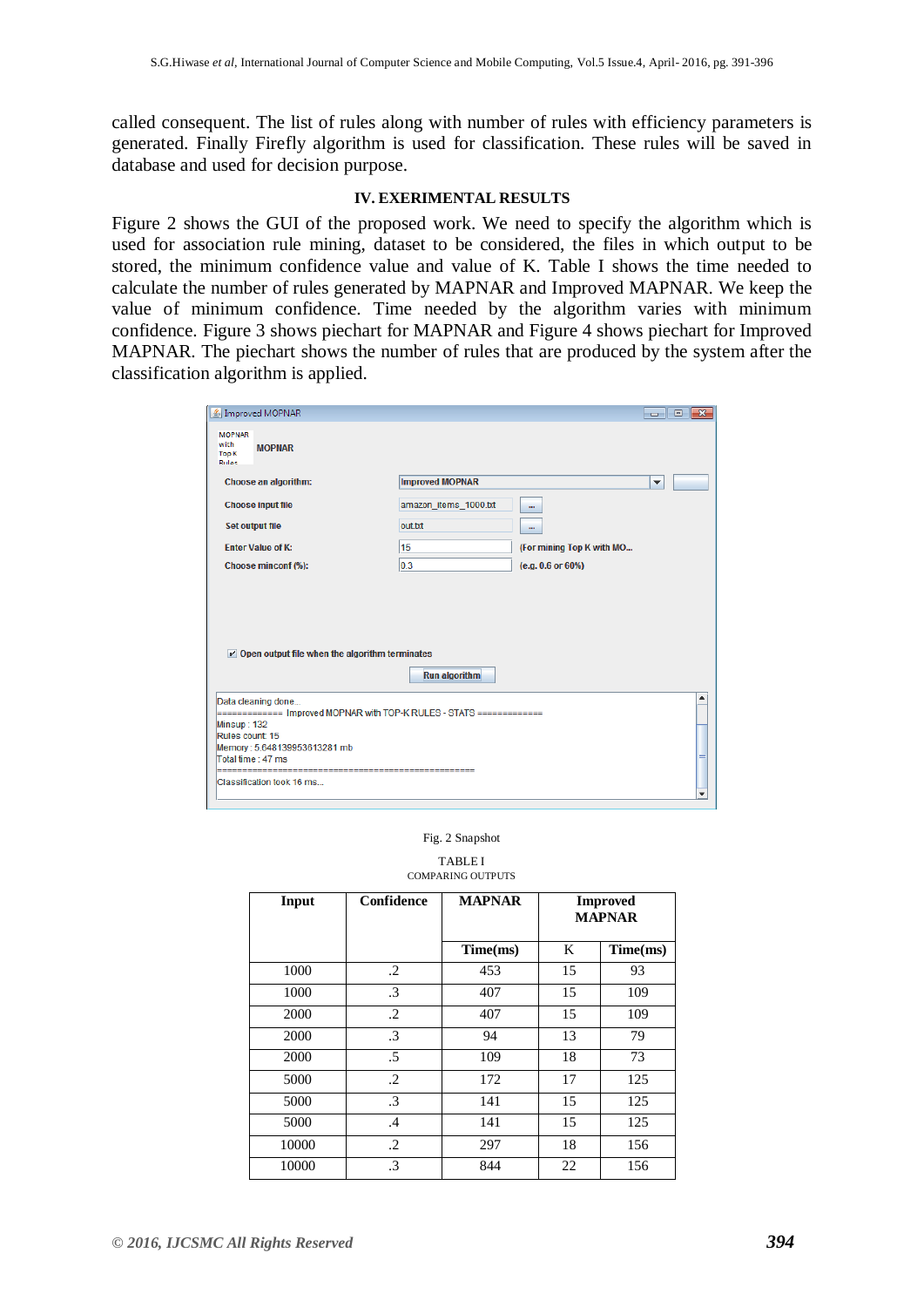

Fig. 3 Piechart for MAPNAR



Fig. 4 Piechart for Improved MAPNAR

#### **V. CONCLUSIONS**

Generally algorithms for mining quantitative association rules can become very slow and generate an extremely large amount of results or generate too few results, omitting valuable information. This is a serious problem because in practice users have limited resources for analysing the results and thus are often only interested in discovering a certain amount of results, and fine tuning the parameters is time-consuming. To address this problem, we propose an algorithm to mine the top-*k* association rules, where *k* is the number of association rules to be found and is set by the user. Finally Firefly algorithm is used for classification purpose. Our aim is to improve time and space efficiency.

#### **REFERENCES**

- [1] Data Mining Lecture Notes Available: [http://wwwdb.stanford.edu/~ullman/mining/mining.html.](http://wwwdb.stanford.edu/~ullman/mining/mining.html)
- [2] Zhang Chunying, Liu Baoxiang, Wang Jing, "λ -Association Rules Extracted on Fuzzy Concept Lattice and Parameters Optimized", JCIT, Vol. 7, No. 15, pp. 294 ~ 302, 2012.
- [3] B.Ramasubbareddy, A.Govardhan, and A.Ramamohanreddy. Mining Positive and Negative Association Rules, IEEE ICSE 2010, Hefeai, China, August 2010.
- [4] Feng Yucai, "Association Rules Incremental Updating Algorithm", Journal of Software, Sept., 1998.
- [5] Agrawal R., Srikant R., "Fast algorithm for mining association rules in large databases", Proceedings of 1994 International Conference on VLDB, 1994 pp.487-499.
- [6] Data Mining: Concepts and Techniques Jiawei Han, Micheline Kamber.
- [7] International Journal of Engineering Research and Applications (IJERA) ISSN: 2248-9622 www.ijera.com Vol. 3, Issue 4, Jul-Aug 2013, pp.1442-1448" General Survey on Multidimensional And Quantitative Association Rule Mining Algorithms".
- [8] IEEE TRANSACTIONS ON EVOLUTIONARY COMPUTATION, VOL. 18, NO. 1, FEBRUARY 2014 "A New Multiobjective Evolutionary Algorithm for Mining a Reduced Set of Interesting Positive and Negative Quantitative Association Rules" Diana Mart´ın, Alejandro Rosete, Jes´us Alcal´a-Fdez, Member, IEEE, and Francisco Herrera, Member, IEEE.